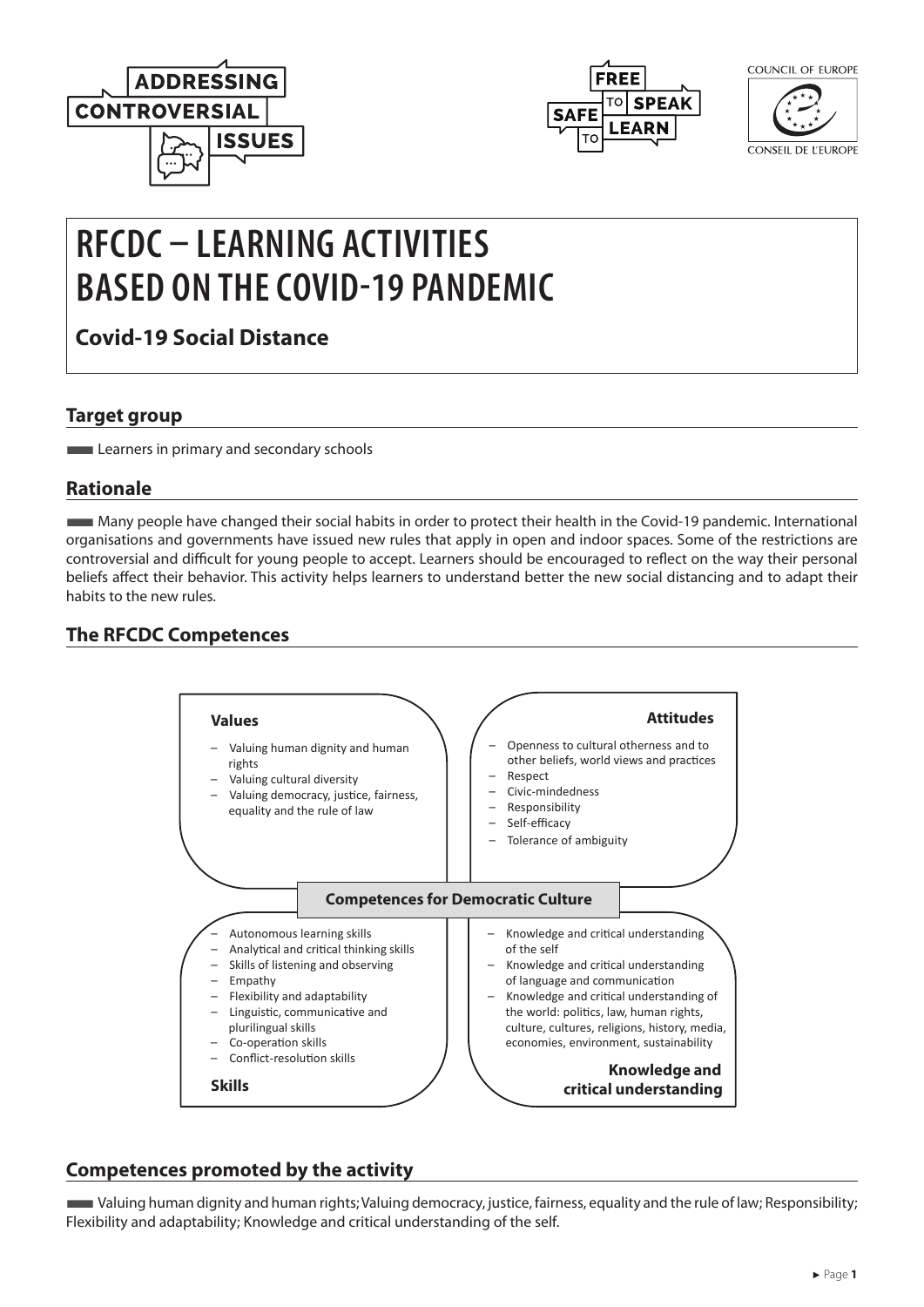#### **Learning outcomes**

**EXECOMPLER** Completing this activity will help learners to:

- ► Appreciate that all public institutions should respect, protect and implement human rights;
- $\triangleright$  Appreciate that all citizens should be treated equally and impartially under the law;
- ► Accept responsibility for their actions;
- $\blacktriangleright$  Adapt to new situations by applying their knowledge in a different way:
- ► Reflect critically on their own values and beliefs, as well as the values and beliefs of other people.

#### **Description of activity**

- 1. Show a short video about Handshake Alternatives. The video should explain that social distancing includes eliminating the physical contact that occurs with the typical handshake, hug or kisses.
- 2. Ask the learners to discuss their methods of greetings and whether they are familiar with the new forms of greetings behaviour from the video. The following question may be used to stimulate their reflections:
- ► How do you greet your friends and classmates?
- ► How do you greet your relatives?
- ► Are these new greeting methods appropriate for adults?
- ► Is it easy to change your lifelong habits for a week?
- ► Do they think that the rules on wearing masks, keeping social distance and avoiding travel (consider each of these three actions individually) are helpful for preventing the spread of Covid-19?
- ► Do they think that the rules on wearing masks, keeping social distance and avoiding travel (consider each of these three actions individually) can have a negative effect on people's well-being?
- 3. Learners give their own answers to these questions. For an online class, they can use the chat box section for their responses; for a classroom activity, they can use group discussion.
- 4. During the Covid-19 pandemic, many institutions have issued videos, flyers and posters devoted to the crisis. Wearing masks, keeping social distance and avoiding travel are controversial issues which arouse strong feelings and divide opinion in communities and society. Show learners an image of a Social Distancing flyer.
- 5. Ask learners to give their definition of social distancing. If the lesson is in online mode, use the tool AnswerGarden, which allows the participants to see the entries immediately.
- 6. Organize a simple group survey with the learners about their opinions of some of the restrictions during the Covid-19 pandemic. For example:
- ► Are they maintaining a distance of 2 metres (two arms' length) between them and others?
- ► Are they using a protection mask all the time when they are outside their homes?
- ► Are they shopping in small local shops or big supermarkets?
- ► Are they visiting cinemas/theatres/malls?
- ► Are they making non-essential trips?
- ► Are they visiting their elderly relatives?
- ► Do they celebrate birthdays with friends?
- ► Is friendship more important than social distance?
- ► Do they think that the rules on wearing masks, keeping social distance and avoiding travel (consider each of these three actions individually) are helpful for preventing the spread of Covid-19?
- ► Do they think that the rules on wearing masks, keeping social distance and avoiding travel (consider each of these three actions individually) can have a negative effect on people's well-being?

There are different tools for an on-line survey. Convert the data into an on-line graph.

7. After the survey, explore with the learners the results and discuss the outcomes. Ask them to identify the main differences that were found in people's opinions about wearing masks, keeping social distance and avoiding travel. Encourage them to reflect on why different people might hold different opinions (e.g., might this be because of their different values, because they differ in their concern for the well-being of other people, because they differ in their concern for their own well-being, etc.?).